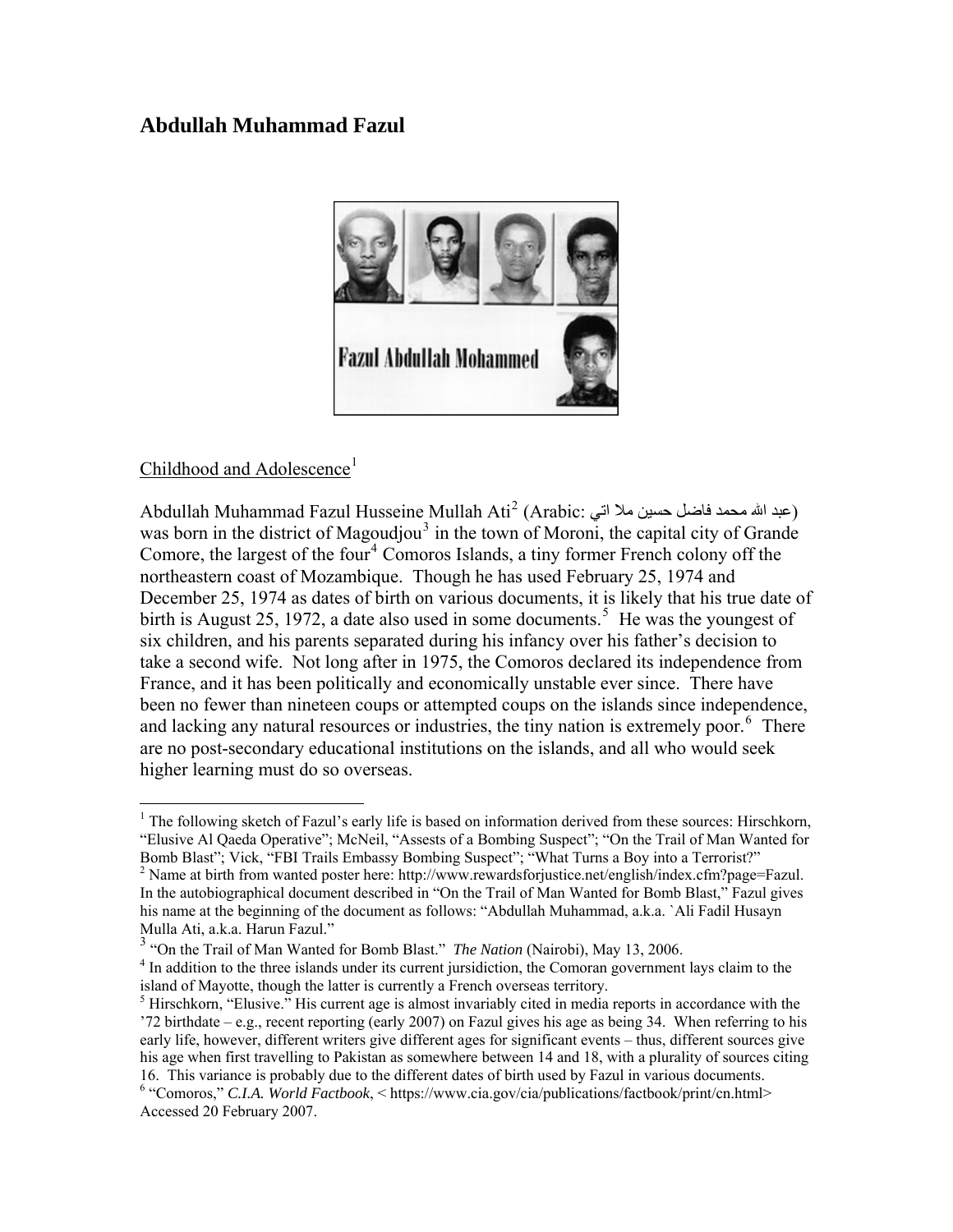In relative terms, Fazul's family appear to have been among the small middle class of Moroni. One of Fazul's sisters owned a clothing shop on Magoudjou Street in Moroni and his uncle Sagaff Abdullah had a mattress shop on the same street, opposite the largest hospital in the Comoros. Fazul's father was a well-known and respected preacher in the islands. Several of the members of Fazul's father's family moved to Pakistan in the 1970s; such a move would have been far beyond the means of most of the islands' inhabitants. The Moroni home of Fazul's late mother (d. 1997), where Fazul lived during his childhood, is described as "a sizable masonry home in a neighborhood where other houses are made of galvanized tin or palm leaves."<sup>[7](#page-1-0)</sup> In a home video taken when Fazul was fifteen years old, one can see that he and the other people in the video are well-dressed-Harun wears slacks and a button-up shirt-and that the home is wellappointed; women and men are visible mingling together at the gathering, and none of the women wear any kind of head covering.<sup>[8](#page-1-1)</sup> This provides some indication that the maternal branch of Fazul's immediate family was Islamically liberal, which is true of the majority of Comoran Muslims.<sup>[9](#page-1-2)</sup>

Fazul had close and enduring relationships with his family, with the exception of his father; interviewed at his apartment in central Moroni in 1998, his father claimed to have rarely seen his son since childhood.<sup>[10](#page-1-3)</sup> Throughout his adult life, Fazul made frequent trips home to visit with his mother's family as well as that of his father-in-law, who is Fazul's paternal uncle. Fazul wrote letters to his family as well, and in at least one letter to his brother Omar, who is five years older, he frankly discussed his turn to Islamist terrorism. In 1996, Fazul paid for his mother to be flown to Paris for cancer treatment; on the very day of the embassy bombings, 7 August 1998, Fazul arranged for his father-in-law to be flown from a hospital in Nairobi back to Moroni.<sup>[11](#page-1-4)</sup> Despite the fact that he has constantly been on the move since joining al-Qa'ida, Fazul has managed to keep his wife and children with him for much of the time.

As a child and young teen, Fazul appears by all accounts to have been precocious but otherwise normal. He played soccer and the flute, enjoyed dancing to popular music -several people remembered him dancing like Michael Jackson-and liked to show off his prowess at twirling around kung fu fighting sticks. When playing with others he

<span id="page-1-0"></span><sup>&</sup>lt;sup>7</sup> Vick, "FBI Trails."

<span id="page-1-1"></span><sup>&</sup>lt;sup>8</sup> "What Turns a Boy Into a Terrorist?"

<span id="page-1-2"></span><sup>&</sup>lt;sup>9</sup> The Comoros Islands are 98% Sunni Muslim, though it is common to see women in public there without any head coverings. Qat and alcohol are available in shops, and Islamist parties have consistently done miserably at the polls in the elections that have punctuated the many Comoran coups. Local people interviewed about Fazul generally view him as a villain, and the traditional Muslim leadership there has expressed alarm and disapproval at the Saudi-funded incursion of Wahhabism there. The islands' grand mufti stated in 1998, referring to Hasan al-Turabi's National Islamic Front, which had offered "scholarships" to Comorans for study at madarasas abroad since the mid-1980s, "We are openly against

this organization. They are looking for people who are not well in the mind, who are poor, who need new visions" (Vick, "FBI Trails Embassy Bombing Suspect"). 10 Vick, "FBI Trails Embassy Bombing Suspect."

<span id="page-1-3"></span>

<span id="page-1-4"></span> $11$  Fazul's father-in-law died soon thereafter; already in the late stages of a terminal illness, he died of injuries sustained when Comoran police tipped him out of his bed during a search following the embassy bombings.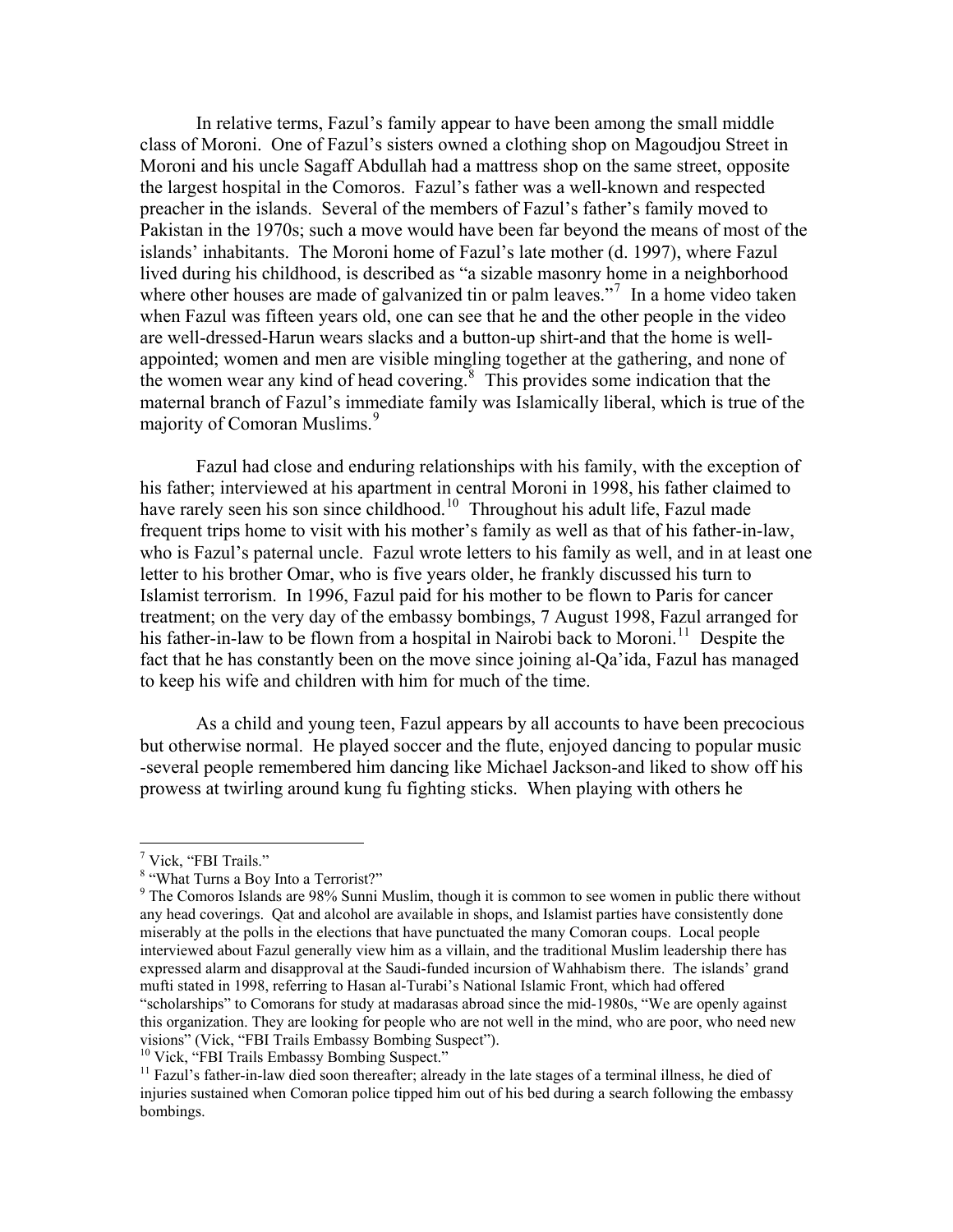sometimes pretended to be James Bond. In other words, he was exposed to and enjoyed the kind of Western cultural productions that are anathema to Salafis.

Fazul received a traditional Islamic education in his early years. At the age of four he began basic Qur'an studies with an uncle and at seven began attending the madrasa of Fundi<sup>[12](#page-2-0)</sup> Twawilou Abdulfateh. By age 9 he had memorized much of the Qur'an and began in this year to appear on Radio Comoros, reading instructions on prayer and other Islamic matters prepared by his Qur'an teacher. At 13, he began to read instructions and advice on the radio that he prepared himself. By this point, Fazul had learned Swahili, Comorian (related to Swahili), French and Arabic, and had had a good deal of exposure to English as well. As an adult he would become fluent in all of these tongues.

His first madrasa teacher, Fundi Twawilou, remembers Fazul fondly, recalling that he was exceptionally bright; Fazul was two levels ahead of one of his sisters, though she was the elder by several years. But Fundi Twawilou also saw the beginnings of Fazul's propensity for violence. He recalls that Fazul often had bouts of rage; he would pick fights with older boys on the soccer field, and sometimes administered his own corporal punishment to classmates for mistakes in reciting the Qur'an, slamming them down in their chairs. At the local French-language public school, Fazul was expelled for striking his French teacher. At age 11, he cut the ear of one of Fundi Twawilou's charges for making a mistake in Qur'an recitation and the teacher asked Fazul to leave the school. $13$ 

At this point, Fazul began attending the classes of an older teacher, Fundi Muhammad Ali, who remembers Fazul as "brilliant, respectful to others, deeply religious and very calm."<sup>[14](#page-2-2)</sup> Friends who knew him in these years generally corroborate this view. One former schoolmate recalls that Fazul was "a bit reserved. In fact, a recluse of sorts. Only arguments on matters of religion seemed to interest him. Then he could argue with heated passion."<sup>[15](#page-2-3)</sup> Another former classmate and congregant at the same mosque that Fazul frequented remembers his unusual intelligence and breadth of knowledge – he said that Fazul "knew more than the average Comoran boy," and that he "was always quoting this or that philosopher or 'religious leader'" – but also" his bitterness about the tumultuous politics of the islands." Saying that Fazul was an "unhappy young man who was always complaining," this person remembers Fazul as being a fierce critic of the French and of the founding president of the independent Comoros, Ahmed Abdullah.<sup>[16](#page-2-4)</sup>

<span id="page-2-0"></span> $12$  "Fundi" is Swahili for a skilled person, expert, or teacher, in this instance roughly equivalent to the Arabic "sheikh."

<span id="page-2-1"></span><sup>&</sup>lt;sup>13</sup> McNeil, "Assests of a Bombing Suspect." Elsewhere in the same article McNeil describes this event in slightly different terms; he calls Fazul a "brilliant student of the Koran who was thrown out of religious school for caning a lazy pupil hard enough to draw blood."

 $14$  Ibid.

<span id="page-2-3"></span><span id="page-2-2"></span><sup>&</sup>lt;sup>15</sup> "On the Trail of Man Wanted for Bomb Blast."

<span id="page-2-4"></span> $16$  Ibid.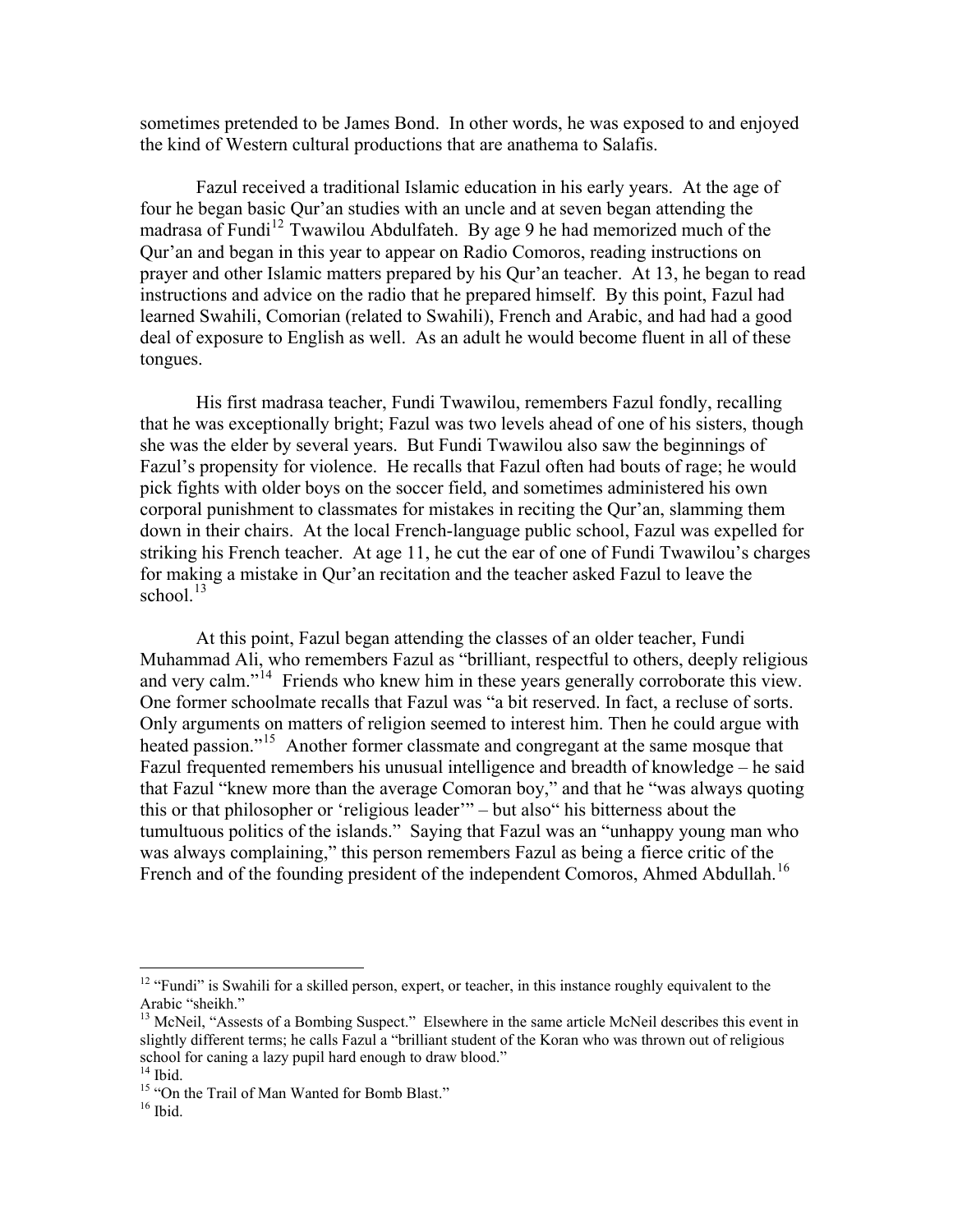This angry interest in domestic politics is evident in the letter that Fazul wrote to his brother Omar in 1991 $17$ 

#### Radicalization

 $\overline{a}$ 

Though clearly religious in childhood, there are no indications that Fazul held radical or even particularly conservative beliefs up to this point.<sup>[18](#page-3-1)</sup> This definitely changed, however, when Fazul, at age 16, left the tutelage of Fundi Muhammad Ali for that of Soidiki M'Bapandza, the islands' most prominent Salafi/Wahhabi sheikh. Fundi Soidiki, who was once a leader of an Islamist opposition party in the Comoros, runs a number of madrasas in the Hadoudja district of Moroni that teach a Saudi-designed curriculum in place of the government-approved curriculum taught at the other Comoran madrasas. Unlike the other madrasas, at Soidiki's school the sexes are strictly segregated and girls must fully cover their heads. The local Muslim establishment expresses suspicion about Soidiki and his school; he and his students do not attend the public mosques or join the wider community in religious festivals, and it is well known on the islands that he is supported by Saudi money. In fact, soon after Fazul enrolled in Soidiki's school it began to receive financing from the al-Haramayn Foundation, $19$  an organization which was functionally an extension of al-Qa'ida, and one with which Fazul would work closely on a number of occasions in his subsequent career as an al-Qa'ida operative. This was one of the earliest financing ventures of the organization outside of South Asia, and began even before al-Haramayn moved its headquarters from Karachi to Riyadh in 1992.

Fazul apparently spent two years studying with Soidiki. His future wife also studied at the school, though on account of their age difference they did not attend the madrasa at the same time. At age 18, at the end of his course of study with Soidiki, Fazul received a scholarship to study abroad. It may be that this money came from al-Haramayn, though a Comoran official and members of Fazul's family told one reporter in 1998 that the money had come from a Sudanese group called *al-Jabha*, or "The Front," which is very likely none other than the National Islamic Front (*al-Jabha al-Islamiyya al-Qawmiyya*) of Hassan al-Turabi, which in the following year would become the host of Osama bin Laden.<sup>[20](#page-3-3)</sup> Either way, Fazul would have been traveling on al-Qa'idaconnected money.

<span id="page-3-0"></span> $17$  Fazul refers in that letter to four Comoran politicians, one of whom (Moustoifa Said Cheikh, leader of the Front Démocratique des Comores) he claims attempted to encompass the death of his teacher Soidiki, and implies his desire to kill these men. When police searched the Fazul family home in Moroni in Sept. 1998 they found a "list of prominent Comorans who would have to be killed to make way for fundamentalist rule" (McNeil, "Assets of a Bombing Suspect").

<span id="page-3-1"></span><sup>&</sup>lt;sup>18</sup> In the autobiographical manuscript described in "On the Trail of Man Wanted for Bomb Blast," however, Fazul says that he knew what he wanted to do from a very young age. One might also consider his response to classmates who mispronounced words from the Qur'an as an early indication of his willingness to turn to violence in defence of Islam.

<span id="page-3-2"></span><sup>&</sup>lt;sup>19</sup> Pérouse de Montclos, Profile of the al-Haramayn Foundation.

<span id="page-3-3"></span> $20$  Vick, "FBI Trails Embassy Bombing Suspect." This information is somewhat dubious, however, since these same sources told Vick that the money was for study *in* Sudan, and that Fazul went to study there. There is no doubt that Fazul went to Pakistan on his scholarship, *not* Sudan, though he may have told some people he was going to Sudan to hide his intentions to join the jihad in Afghanistan. In his letter to his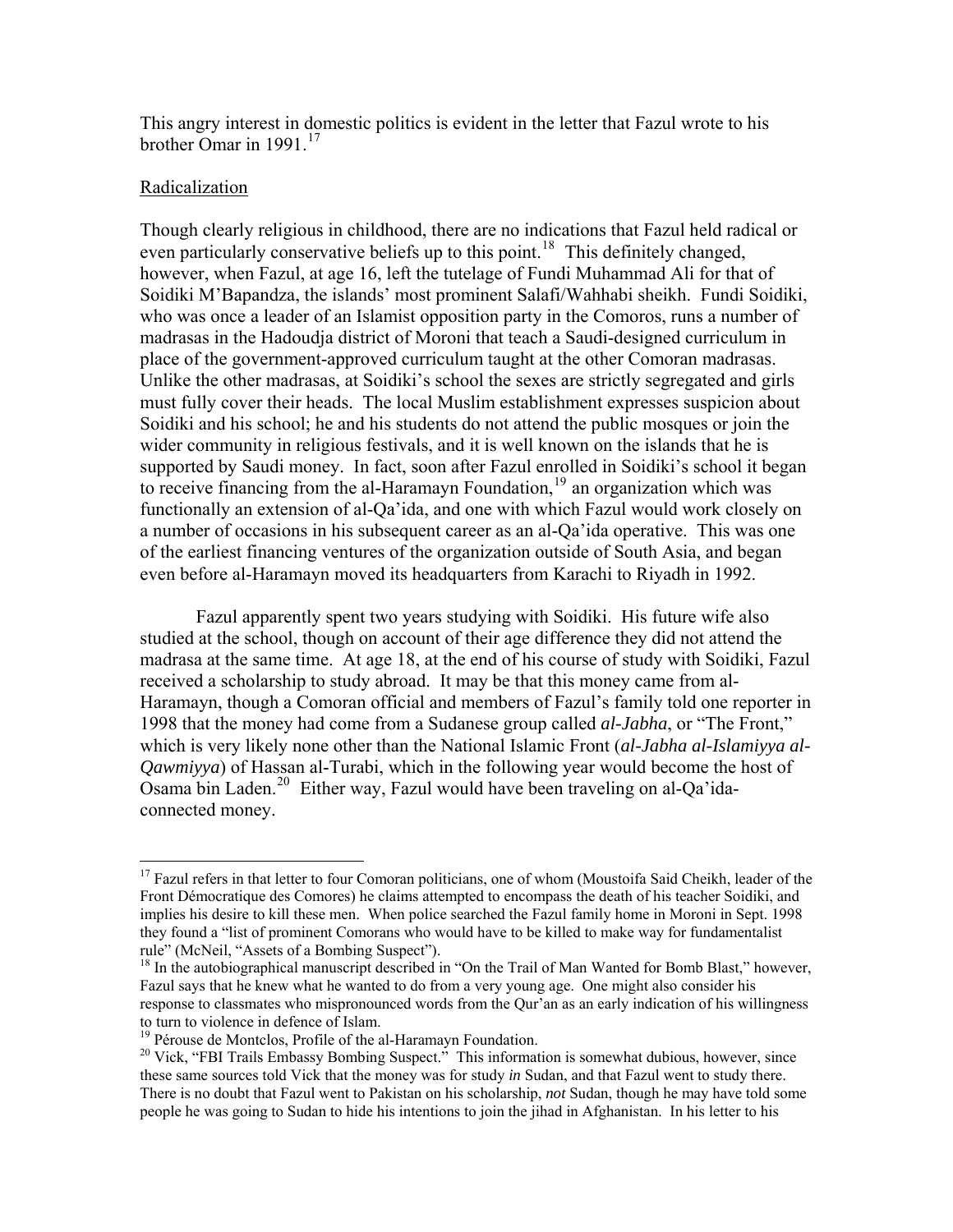Given Soidiki's profile and his financial connections with al-Qa'ida-affiliated organizations, it is probable that Fazul's radicalization occurred while studying with this teacher. In his 1991 letter to his brother Omar as well as in the autobiographical manuscript discovered by police in 2005, Fazul clearly indicates that he brought his radical beliefs with him when he first left for Pakistan.

### Joining al-Qa'ida

 Fazul flew to Karachi, Pakistan in 1990, soon after the withdrawal of the Soviet army from Afghanistan. He enrolled as a medical student in an un-named Pakistani university, switched almost immediately to Islamic studies, and was recruited before the end of his first year of studies to train to become a *mujahid* (holy warrior) in Afghanistan. He does not name the person who connected him to the mujahidin, but within his first year in Pakistan he found himself at the Bayt al-Ansar in Peshawar, founded by Osama bin Laden and `Abdullah `Azzam. Fazul writes that he saw both of these men lecture at the Bayt al-Ansar during his time there.<sup>[21](#page-4-0)</sup> This was the first "guest-house" that foreign fighters would stay at in Peshawar before being taken to a first-level training camp in Afghanistan. Those who stood out in the initial training would be invited to receive more advanced training at further camps. Fazul was selected in this manner and given two months of training in small arms, heavy weapons, explosives and bomb-making, surveillance evasion, guerrilla warfare and even "how to kill a president in full view while he's with his bodyguards."<sup>[22](#page-4-1)</sup> Among his trainers was Ali Abdelsoud Mohammad, the former major in the Egyptian army who later joined the U.S. Army and attempted to infiltrate the FBI and CIA as a double agent; Ali admitted to having trained Fazul in 1991 and  $1992.<sup>23</sup>$  $1992.<sup>23</sup>$  $1992.<sup>23</sup>$ 

In his 1991 letter to his brother Omar, Fazul says that he has "joined their group," that he "got confirmed" with al-Qa'ida. It was not long before he was given his first mission – help train the Somali Islamist militias that were opposing the United Nations intervention there.<sup>[24](#page-4-3)</sup> This was in early spring of 1993, and Fazul was sent with a larger group of operatives that included Ali A. Mohammad, Abu Ubayda al-Banshiri, Mohammad Saddiq Odeh, Muhammed Atef, and Saif al-Adel. Ali Mohammad was sent to Nairobi to case targets, and the U.S. Embassy there was identified as a future target at this time.<sup>[25](#page-4-4)</sup> In his 1997 report on the East Africa al-Qa'ida cell, Fazul refers to the fact that this team sent to Somalia in 1993 was directly involved in the so-called Battle of Mogadishu of October '93, during which two U.S. Black Hawk helicopters were shot

brother Omar, he asks that Omar not tell the rest of the family that he's in Afghanistan, writing that "it is totally normal in the face of God to lie – it is for the good of Muslims." <sup>21</sup> "On the Trail of Man Wanted for Bomb Blast."

<span id="page-4-1"></span><span id="page-4-0"></span> $22$  Fazul, letter to his brother Omar, 1991.

<span id="page-4-3"></span><span id="page-4-2"></span><sup>&</sup>lt;sup>23</sup> Weiser, "U.S. Charges Ex-Soldier"; on Ali Mohammad, see Wright, *The Looming Tower*, pp. 179ff.<br><sup>24</sup> U.S. v. Usama Bin Laden et al.,  $S(9)$  98 Cr. 1023, Indictment, pp. 16f.<br><sup>25</sup> International Crisis Group, "Counter-

<span id="page-4-4"></span>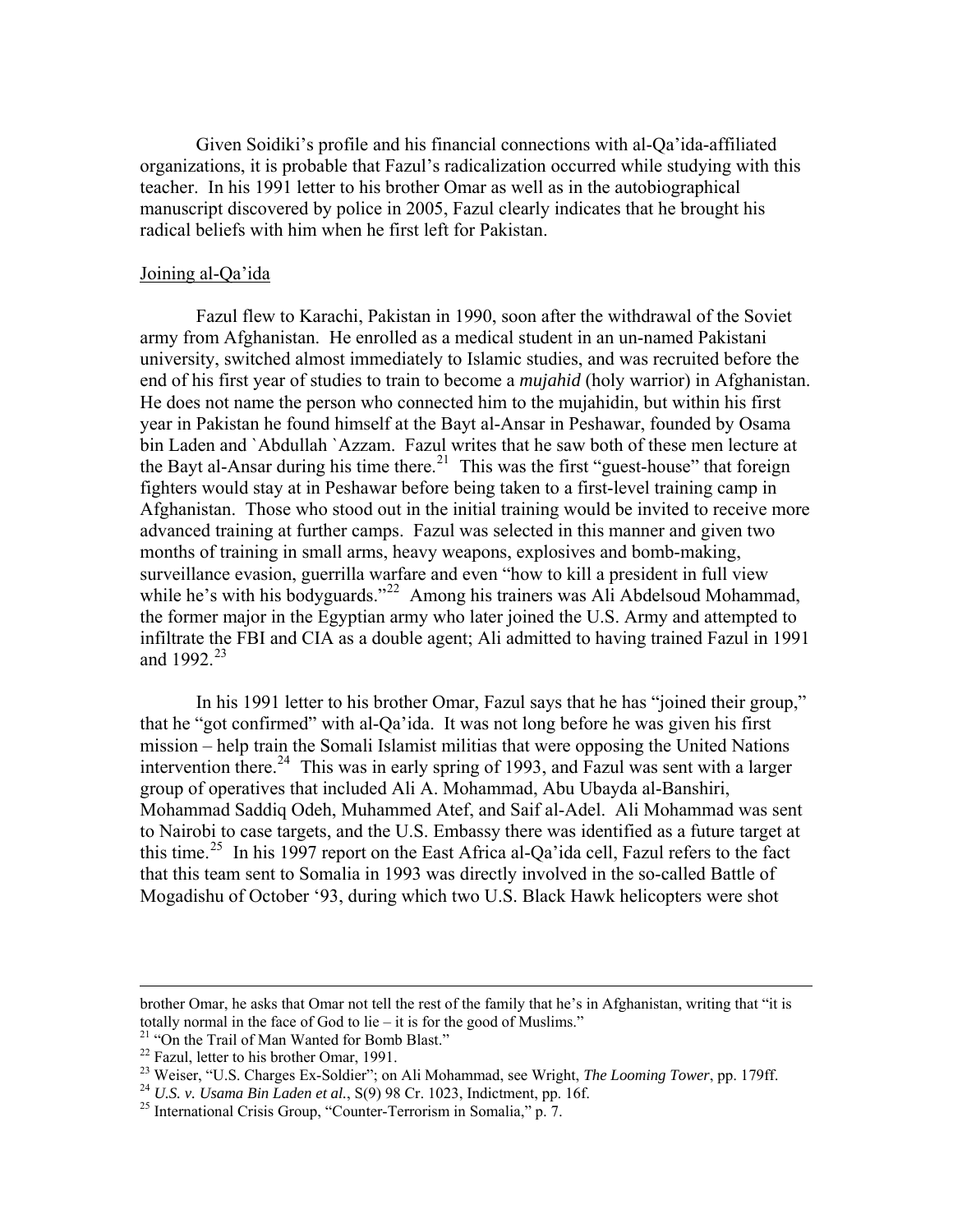down and 18 U.S. soldiers were killed.<sup>[26](#page-5-0)</sup> The Somali group that these al-Qa'ida operatives worked most closely with was al-Ittihad al-Islami, which was partly funded by the al-Haramayn Foundation.<sup>[27](#page-5-1)</sup> The leadership of this group went on to lead the Council of Islamic Courts (CIC, a.k.a. Islamic Courts Union), which recently controlled much of Somalia and offered refuge to al-Qa'ida; in January of 2007 the CIC was routed by the Ethiopian Army, with support from the U.S.

The following year Fazul returned briefly to the Comoros. He asked his father to take him to his uncle's house on one of the other islands. Fazul asked his uncle for his cousin Halima's hand in marriage; Halima was 17 at the time, was still studying at Soidiki's madrasa, and had never met Fazul before then. In her deposition to a Comoran magistrate, Halima gives the date of their marriage as April 4, 1994. Three weeks later they moved to Kenya, remaining there until December of that year; at this time Fazul assumed the pseudonym Haroun Fazul. Also in 1994, Fazul accompanied Wadih al-Hage, who was working as Osama bin Laden's secretary in Khartoum, to the wedding in Mombasa of Mohammad Siddiq Odeh. These three would later be part of the cell that organized and carried out the bombings of the Kenyan and Tanzanian U.S. Embassy in 1998.

### 1994-1998: Bombing the U.S. Embassy in Nairobi

The embassy bombings took nearly five years of preparation and planning, and Fazul was centrally involved at every step along the way. Following Ali Mohammad's targetidentification activities in Nairobi, an apartment was rented there in January of 1994; Fazul lived there for much of the year, and his new wife Halima joined him in May. Fazul was a relatively low-level al-Qa'ida operative at this stage and would remain so until after the embassy bombings. He was directed by Wadih al-Hage and Abdullah Ahmed Abdullah, and, beginning with his 1997 promotion to media and communications officer for the East Africa cell, he communicated with the al-Qa'ida high command via the London-based Khalid al-Fawwaz.<sup>[28](#page-5-2)</sup>

At the end of 1994 Fazul moved his family to Khartoum, joining the contingent of al-Qa'ida families that had relocated there from South Asia with Osama bin Laden. From this point to the spring of 1996 Fazul moved relatively frequently between Khartoum, Nairobi and Mogadishu, undertaking a variety of tasks related to the plot. Travel between these points was facilitated by the existence of an underground transportation network used in the movement of qat (also spelled khat), a plant chewed for its narcotic properties.[29](#page-5-3) In Nairobi he worked under the cover of a bogus charity founded there by

<span id="page-5-0"></span> $26$  In that report Fazul writes that his cell is likely in danger of being targeted by agents of the U.S. "since America knows well that the youth who lived in Somalia and were member's of the Shaykh's [sc. Usama's] cell are the ones who killed the Americans in Somalia."

<span id="page-5-1"></span><sup>&</sup>lt;sup>27</sup> International Crisis Group, "Counter-Terrorism in Somalia," pp. 2ff.; Pérouse de Montclos, Profile of the al-Haramayn Foundation.

 $28$  Fazul refers to his appointment to this position by Fawwaz in his 1997 report.

<span id="page-5-3"></span><span id="page-5-2"></span><sup>&</sup>lt;sup>29</sup> *Anatomy of a Terrorist Attack*, p. 45. Odeh testified in U.S. court that he traveled between Nairobi and Mogadishu on the airplanes of qat smugglers. Because qat must be chewed within days of harvest for the active ingredient to work, the smuggling infrastructure has to be quick and reliable.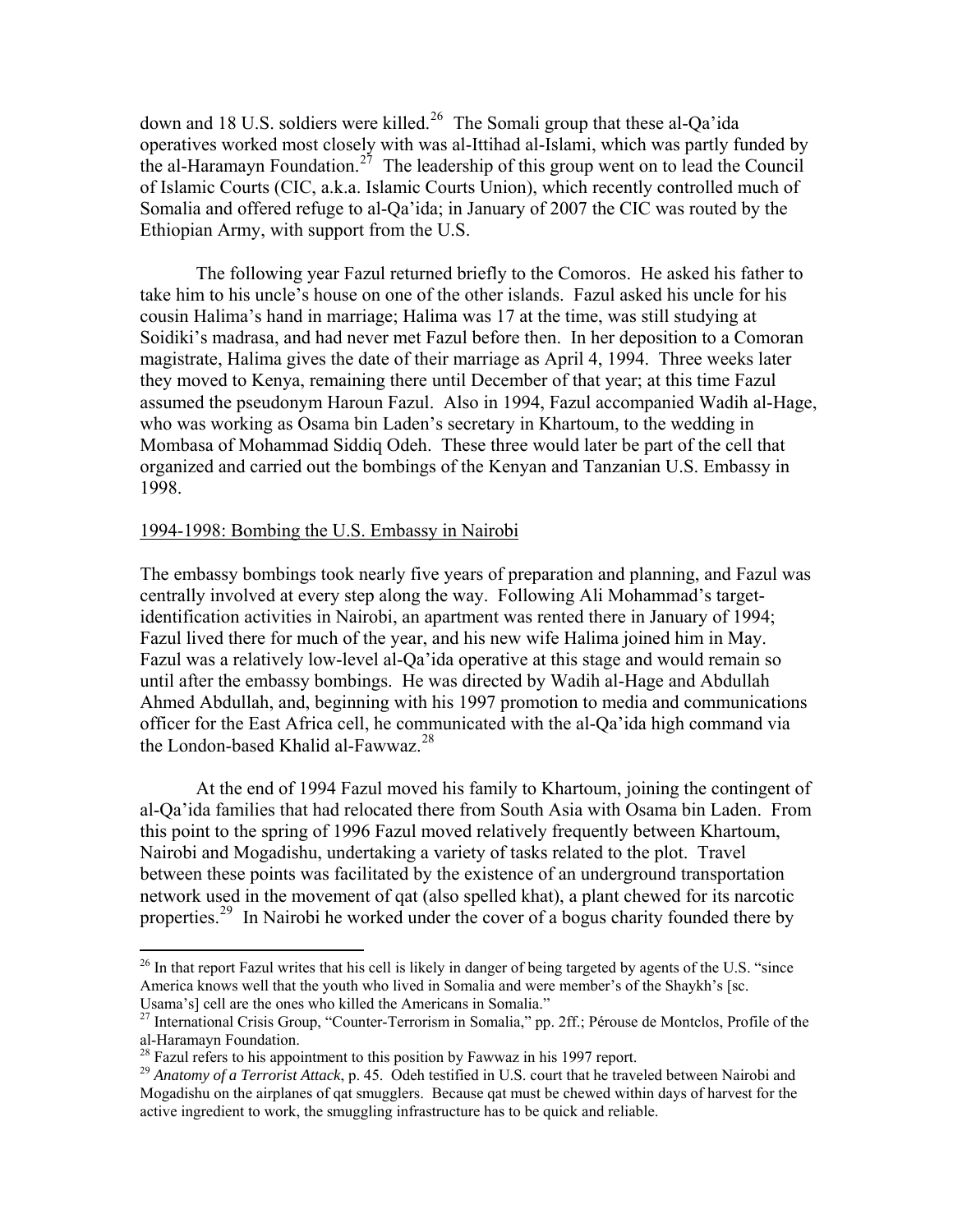Wadih al-Hage with the morbidly ironic name of Help Africa People. The Nairobi cell also worked very closely with Mercy International Relief Agency, an organization run by the Salafi ideologue Safar al-Hawali, and the Nairobi branch of the al-Haramayn Foundation; both of these groups supported the Ittihad al-Islami group.<sup>[30](#page-6-0)</sup> Fazul also had courier responsibilities, ferrying money between different members of the African cells; Fazul carried money from Abu Ubayda al-Banshiri to several members of the Nairobi group at various times.<sup>[31](#page-6-1)</sup> In 1996 he and Wadih al-Hage transported \$7,000 from Osama to a contact in Mombasa.<sup>[32](#page-6-2)</sup> Key leaders of al-Ittihad al-Islami (and later of the Somalian Council of Islamic Courts), including Hassan Dahir Aweys and Hassan Turki, were also involved in the preparations, and helped provide shelter, identity and travel documents and access to the massive Somalian arms market. $33$ 

In May of 1996, when al-Qa'ida closed up shop in Sudan and Osama returned to Afghanistan, Fazul returned with his wife to the Comoros; around this time their first child was born, a daughter whom they named Afiya.<sup>[34](#page-6-4)</sup> Fazul stayed for most of May before returning to Kenya, and his family joined him there later that summer.<sup>[35](#page-6-5)</sup> Fazul's early return was eventuated by the 21 May sinking of a steamship on Lake Victoria, one of whose passengers was senior al-Qa'ida military commander Abu Ubayda al-Banshiri (a.k.a. Adel Habib). Joined by Wadih al-Hage and other operatives, Fazul stayed in Mwanza, Tanzania for several days to confirm that Banshiri had died, and then reported the news back to Osama.

In 1997 things became more difficult for the Nairobi cell. Fazul wrote during that summer that Osama's declaration of war upon America put the cell at serious risk of capture, and complained that he had had to learn of it from CNN.<sup>[36](#page-6-6)</sup> He also wrote of his alarm at seeing a CNN report about the capture of an al-Qa'ida operative close to bin Laden; Fazul correctly believed this person to be Abu al-Fadl al-Makki, though he was not thus identified in the press. In response to this, Fazul gathered Wadih al-Hage's files and hid them somewhere in Nairobi.<sup>[37](#page-6-7)</sup> Also that summer, the FBI raided Wadih al-Hage's home, seizing a large amount of digital and paper data, but due to lack of Arabicspeaking resources, the material was left mostly untranslated. Around the same time, the CIA raided the Nairobi offices of the al-Haramayn Foundation, but soon thereafter the agency dropped its investigation.<sup>[38](#page-6-8)</sup>

<span id="page-6-0"></span><sup>&</sup>lt;sup>30</sup> International Crisis Group, "Counter-terrorism in Somalia," p. 7.

<span id="page-6-1"></span><sup>31</sup> *U.S. v. Usama Bin Laden et al.*, S(7) 98 Cr. 1023, S.D.N.Y., testimony of Sikander Juma (a.k.a. Ashkaf Hussein), trial transcript of day 31, April 18, 2001, p. 4287.<br><sup>32</sup> U.S. v. Usama Bin Laden et al., S(9) 98 Cr. 1023, Indictment, p. 23.

<span id="page-6-2"></span><sup>&</sup>lt;sup>33</sup> International Crisis Group, "Counter-terrorism in Somalia," pp. 7f.

<span id="page-6-4"></span><span id="page-6-3"></span><sup>&</sup>lt;sup>34</sup> They had a son (Lukman) the following year and another daughter (Sumeiya) in 2002.

<span id="page-6-5"></span><sup>&</sup>lt;sup>35</sup> Halima Fazul, deposition.

<span id="page-6-6"></span><sup>&</sup>lt;sup>36</sup> Fazul, August 1997 letter to "brother Sharif."

<span id="page-6-7"></span><sup>37</sup> Details about the contents of these files can be found in *U.S. v. Usama Bin Laden et al.*, S(9) 98 Cr. 1023, Indictment, p. 28.

<span id="page-6-8"></span><sup>38</sup> *Anatomy of a Terrorist Attack*, p. 30.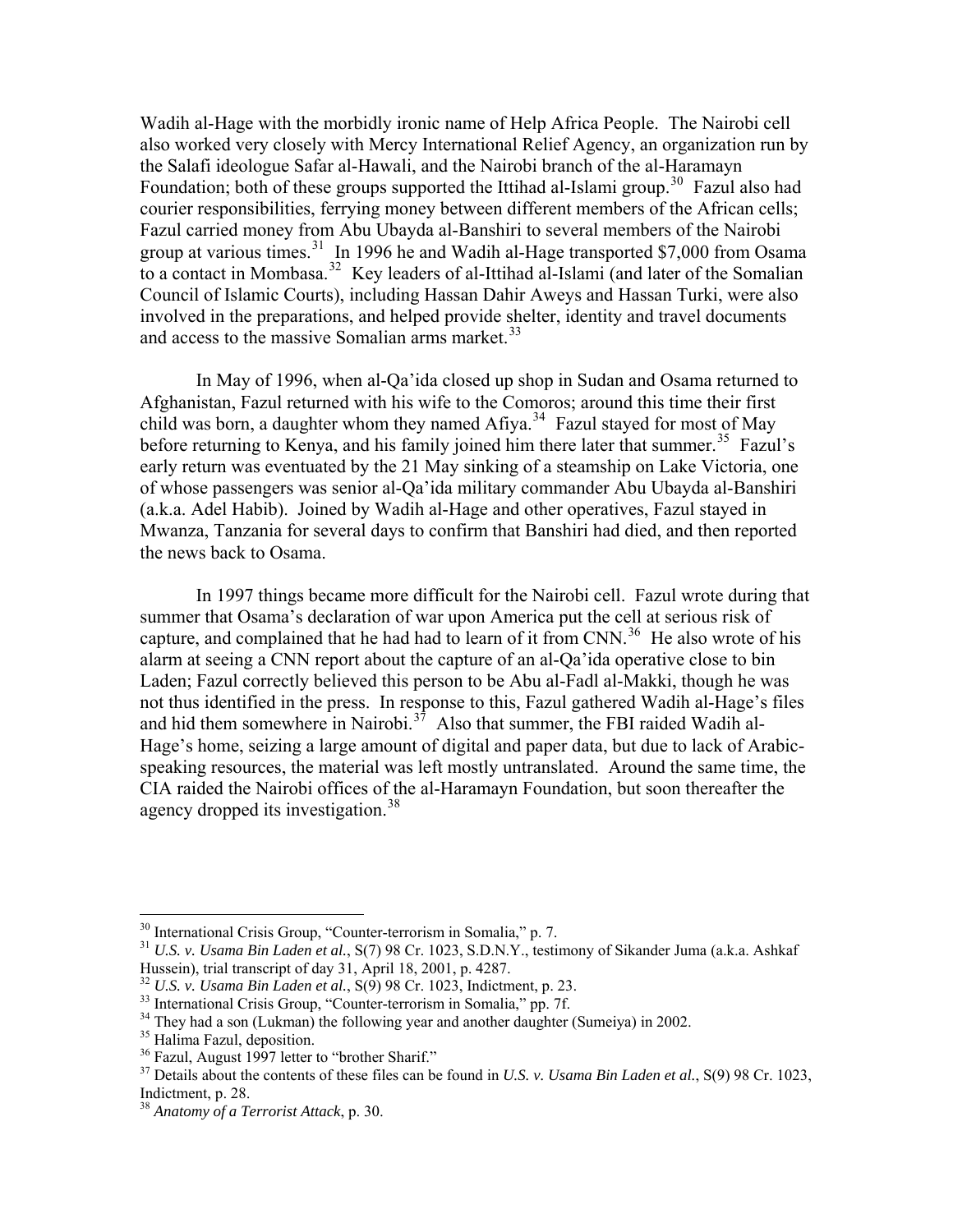After these near misses, the cell went ahead with the execution of the bombing plot. Fazul made frequent trips between Nairobi and Khartoum during this period.<sup>[39](#page-7-0)</sup> On May 1, with the help of a local named Sikander Juma, Fazul rented a large walled villa in the suburbs of Nairobi, at 43 New Runda Estates. Though he told the property owner (one Tamarra Ratemo) that he needed the large house for his family and business guests, in fact his family lived with the Jumas and at Wadih al-Hage's home in Nairobi; the villa was used as the bomb factory for the Nairobi embassy bombing. Throughout the spring and summer, Fazul was one of the key players in the lead-up to the bombing, and on the morning of August 7, 1998, he drove a white pick-up truck ahead of the bomb truck to the embassy. At 10:45 AM local time, two vehicle-borne bombs were detonated outside the U.S. Embassy, killing 224 and wounding more than 4000 people. Later that day Fazul arranged for his family and father-in-law to fly to the Comoros, and that evening he arranged for the keys of the villa to be handed over to the owner, having already hired local people to clean it out. He stayed on in Nairobi for another week, and on August 14 flew to the Comoros; on the  $22<sup>nd</sup>$  he left the Comoros for Dubai and from there most likely proceeded to Pakistan.<sup>[40](#page-7-1)</sup>

The leadership of the East African cell up to this point had been provided by Wadih el-Hage and then, after al-Hage's return to the U.S. in 1997, Abdullah Ahmed Abdullah. On August 1, 1998, the latter directed all al-Qa'ida personnel to leave Kenya by the  $6<sup>th</sup>$  of that month. This provides an indication of Fazul's "rank" in the organization at this time. The last to leave Nairobi, a full week after the bombing, Fazul had an intermediate position between the administrative leadership, which came to Nairobi in the week before the bombing to oversee the final preparations, and the foot-soldiers, who were all supposed to die in the attacks (Rashid al-Owhali survived and was later arrested). His letter of 1997 included the statement that "we do not want to know the operations plans since we are just implementers." After the summer of 1998, this began to change, and ultimately Fazul would take over the leadership of al-Qa'ida's operations in East Africa.

# 1999-2001: al-Qa'ida, Liberia and West African Blood Diamonds<sup>[41](#page-7-2)</sup>

 $\overline{a}$ 

In the year following the embassy bombings Fazul became one of the key players in al-Qa'ida's entry into the blood diamond business. After the embassy bombings, the U.S. began to take steps to freeze al-Qa'ida's assets, and in response al-Qa'ida began to sink millions of dollars into West African blood diamonds, an ideal way to launder, protect and increase its financial resources. Fazul would spend the bulk of this period in West Africa as a protected guest of Charles Taylor and one of the two al-Qa'ida members who oversaw the organization's end of Taylor's diamond business.

<span id="page-7-0"></span><sup>&</sup>lt;sup>39</sup> According to *U.S. v. Usama Bin Laden et al.*, S(9) 98 Cr. 1023, Indictment, pp. 26ff., Fazul flew from Khartoum to Nairobi on March 4, April 28 and May 10 of 1998.<br><sup>40</sup> A detailed timeline of the embassy bombings can be found in *Anatomy of a Terrorist Attack*, pp. 63ff.

<span id="page-7-2"></span><span id="page-7-1"></span><sup>&</sup>lt;sup>41</sup> A much more detailed account of al-Qa`ida<sup>'</sup>s relationship to the West African diamond trade can be found in Douglas Farah's *Blood From Stones*.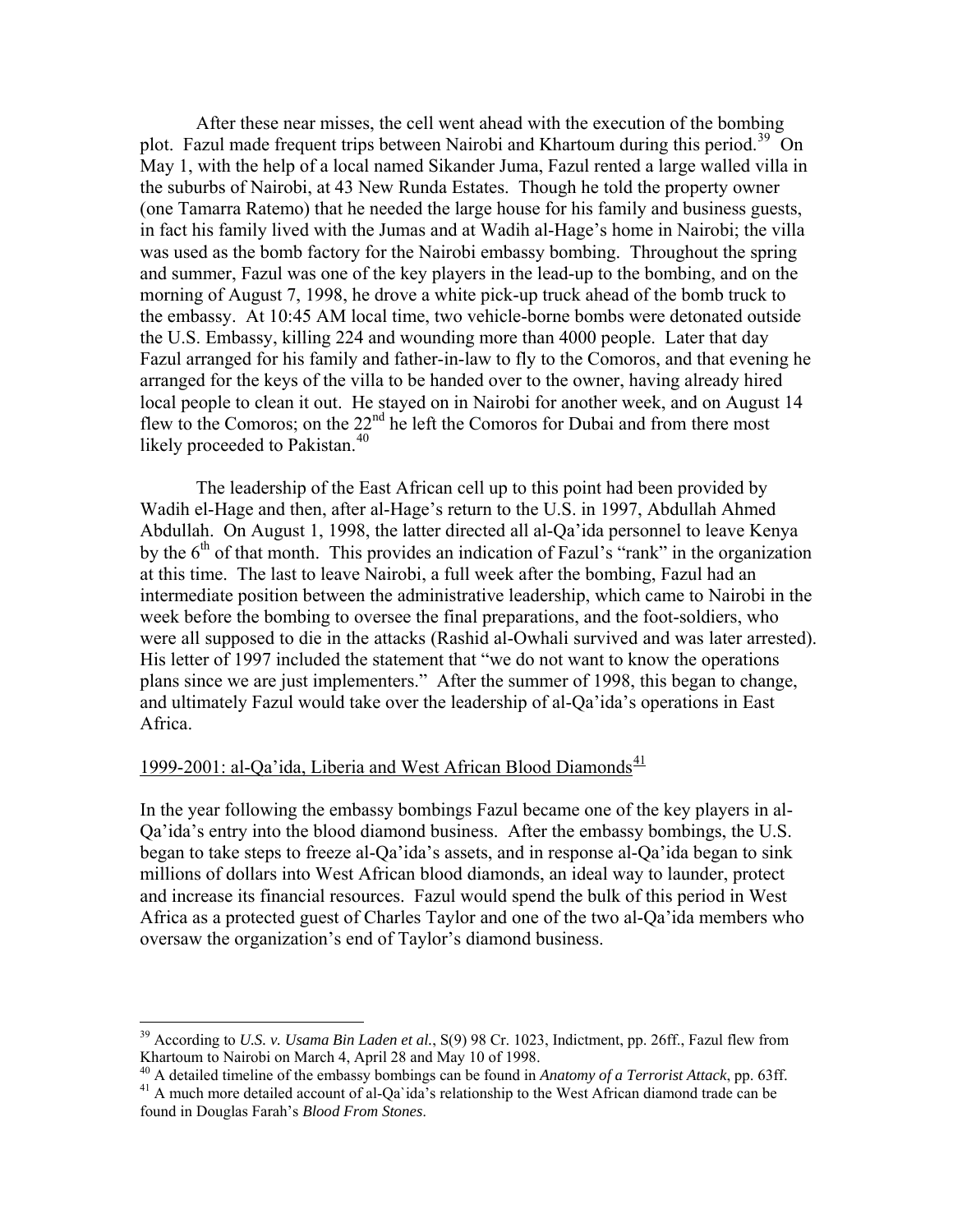The relationship began in 22 September 1998, less than two months after the embassy bombings, when Abdullah Ahmed Abdullah arrived in Monrovia, Liberia, to meet with Ibrahim Bah, a Senegalese soldier of fortune who was part of Taylor's inner circle and had the rank of general in the Sierra Leonian Revolutionary United Front (RUF), which was controlled directly by Taylor.<sup>[42](#page-8-0)</sup> Bah introduced Abdullah to senior RUF commanders, including Sam Bockerie, and it was agreed that Abdullah would later send al-Qa'ida representatives with cash. In March of 1999, Fazul and Ahmed Khalfan Ghailani<sup>[43](#page-8-1)</sup> came to Liberia and spent several days touring the diamond fields in Sierra Leone controlled by the RUF. They met with Bockerie in Foya, Liberia and gave him \$50,000 in cash; they were given a package of diamonds in return, and then made calls by satellite phone to Belgium and Pakistan. They then met with Taylor at his Congo Town home and gave him half a million dollars in cash.

In December of 2000, the two met with the Lebanese diamond dealers Samih Ossaily and Allie Darwish in Liberia and Sierra Leone, and another large transaction was made. On January 22, 2001, the two Lebanese dealers signed a three year lease on a large house in Monrovia that would become the headquarters of Fazul and Ghailani on their frequent trips to Liberia in this period. They came on March 3 using Yemeni passports and stayed on through the mining season, to the end of summer; during this period al-Qa'ida cornered the market on Liberian and Sierra Leonean diamonds, which are among the highest quality diamonds in the world. In late June, along with a female al-Qa'ida operative using the pseudonym Feriel Shahin, Fazul and Abdullah flew to Karachi, stayed several nights at the Shaharah-e Faisal hotel, and then proceeded to Quetta.

In July 2001 Fazul and Abdullah returned to West Africa, staying initially at the presidential complex of Blaise Campaore in Ouagadougou, Burkina Faso. In that same month, Aziz Nassour, another Lebanese diamond dealer and cousin of Ossaily, flew from Beirut to Dubai to pick up \$1 million in cash; this was then delivered to Taylor as an upfront payment for offering the two al-Qa'ida operatives a safe haven. Once the cash was delivered, the two moved from Burkina Faso to a military camp near Taylor's private farm called Camp Gbatala, where Liberia's elite Anti-Terrorism Unit trained with South African mercenaries. They remained in hiding there until at least December of 2001. In late November, on the basis of European intelligence indicating that the two were in Camp Gbatala, the DIA stood up a snatch team of Special Forces, but, unable to confirm the identifications, the team was told to stand down a week later.

The relationship with Taylor and his RUF allies maintained by Fazul and Abdullah was hugely successful for al-Qa'ida. More than \$20 million was moved by al-Qa'ida in this way, and firm ties were made with important actors in the international

<span id="page-8-0"></span> $42$  Farah, "Al Qaeda Cash Tied to Diamon Trade." Bah fought with Senegalese separatists in the 1970s, went on to train with Qaddafi in Libya, fought with the mujahidin in Afghanistan in the 1980s (where he made his initial contacts with future al-Qa`ida leadership), and later trained a number of people who became West African warlords, including Taylor and Foday Sankoh, founder of the RUF. As of the late 1990s, Bah was in charge of Taylor's diamond-related activities and was the conduit point between RUF commanders and al-Qa`ida and Hezbollah diamond buyers.

<span id="page-8-1"></span><sup>43</sup> Ghailani was arrested in Pakistan in 2004.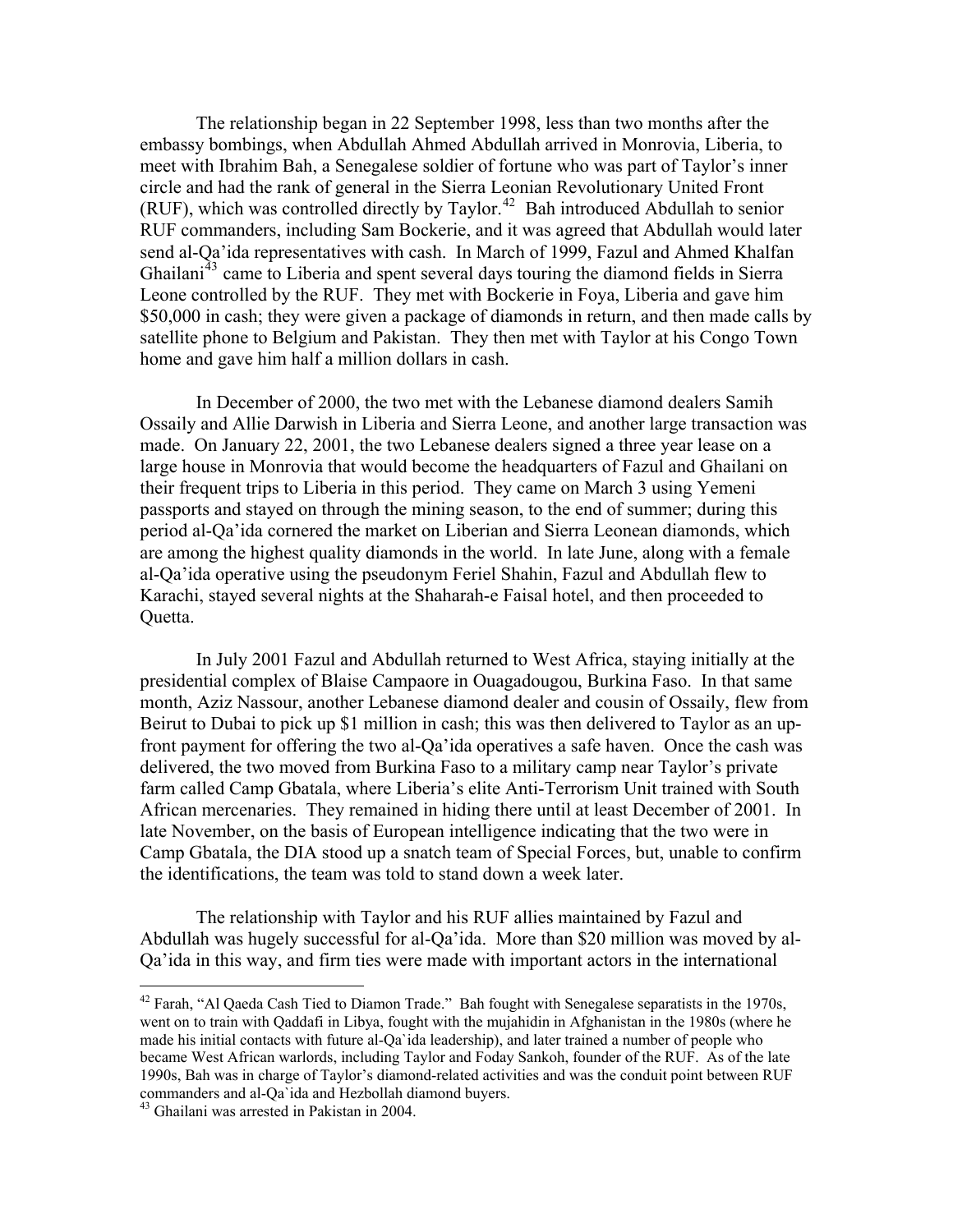black market in blood diamonds and weapons. There is evidence that suggests the two bought weapons through Nassour and Ossaily, possibly even SA-8 surface-to-air missiles.<sup>[44](#page-9-0)</sup> The large sum paid to Taylor to protect Fazul and Abdullah, probably in anticipation of a worldwide manhunt in the wake of 9/11, is an indication of Fazul's rise in the organization, or at the very least shows that he was recognized by this point as an extremely valuable asset.

#### 2002-2007: Leading the East Africa cell

`Fazul's next assignment was to assume a leading role in al-Qa'ida's East Africa operations. His base of operations for 2002 was the village of Siyu on the Lamu Archipelago on the northern coast of Kenya, where he lived under the pseudonym Abdulkarim.<sup>[45](#page-9-1)</sup> In that remote village of around 2,000 people Fazul set up shop as a preacher and madrasa teacher, establishing his own madrasa for this purpose. He was joined there by a number of other operatives who would go on to participate in an attack in Mombasa towards the end of the year; some of them worked as fishermen, others worked with Fazul as preachers and missionaries. Their message as preachers was predictably Salafi in tone; the village chief later testified that "they were teaching against the celebration of Maulid (the birthday of the Prophet Muhammad) and the people were not pleased with it."<sup>[46](#page-9-2)</sup> Fazul also married a local girl in Siyu, 16-year-old Amina Kubwa, $47$  and recruited her father, brother and one of her cousins to help with the November bombings.<sup>[48](#page-9-4)</sup> In July of 2002 Fazul was arrested by Kenyan police for credit card fraud, but he escaped after only one day in custody; the Kenyan authorities claim they didn't recognize him.<sup>[49](#page-9-5)</sup>

The beginnings of the bombing plot of 2002 began in November of 2001, when several members of the team gathered in Mogadishu and began training in rented apartments in small arms and explosives.<sup>[50](#page-9-6)</sup> Throughout the year, Fazul would occasionally come in to Mogadishu to oversee the progress of the team there. By April 2002 the targets were identified and by August the group had smuggled a number of SA-7b Grail missiles and shoulder-launchers into Kenya from Somalia by sea; the weapons had been earlier bought in Yemen.<sup>[51](#page-9-7)</sup> On November 28, the team split into four groups; one group stayed in Mombasa, one went to Mombasa to suicide bomb the Paradise Hotel,<sup>[52](#page-9-8)</sup> one went to Lamu to prepare an escape boat, and the final group, led by Fazul, carried out the failed missile attack on an Israeli passenger plane as it left Moi

<span id="page-9-0"></span><sup>&</sup>lt;sup>44</sup> Farah, "Report Says Africans Harbored Al Qaeda."

<span id="page-9-1"></span> $45$  Interestingly, Fazul's association with Lamu goes back much further; he listed it as his birthplace in a Kenyan identity card that he illegally obtained in 1996 (Vick, "FBI Trails Embassy Bombing Suspect"). <sup>46</sup> "Witness tells of terror suspect's marriage."

<span id="page-9-3"></span><span id="page-9-2"></span><sup>&</sup>lt;sup>47</sup> Mutonya and Munene, "Woman helps identify bomb raid suspects." Muiruri, "Most wanted terrorist named," writes that she was 14 at the time of marriage.

<span id="page-9-4"></span><sup>&</sup>lt;sup>48</sup> These were Kubwa Muhammad, Muhammad Kubwa and Abud Rogo Muhammad, respectively (Lacey, "Kenya to Charge 4").

<span id="page-9-5"></span><sup>&</sup>lt;sup>49</sup> "Bush should heed Hempstone's advice."

<span id="page-9-6"></span><sup>&</sup>lt;sup>50</sup> Peleman et al., *Report of the Panel of Experts*, p. 29. <sup>51</sup> Ibid.

<span id="page-9-8"></span><span id="page-9-7"></span><sup>&</sup>lt;sup>52</sup> A three-man team drove an explosives-laden SUV onto the lobby steps of the hotel; the detonation killed 13 and injured 80 people.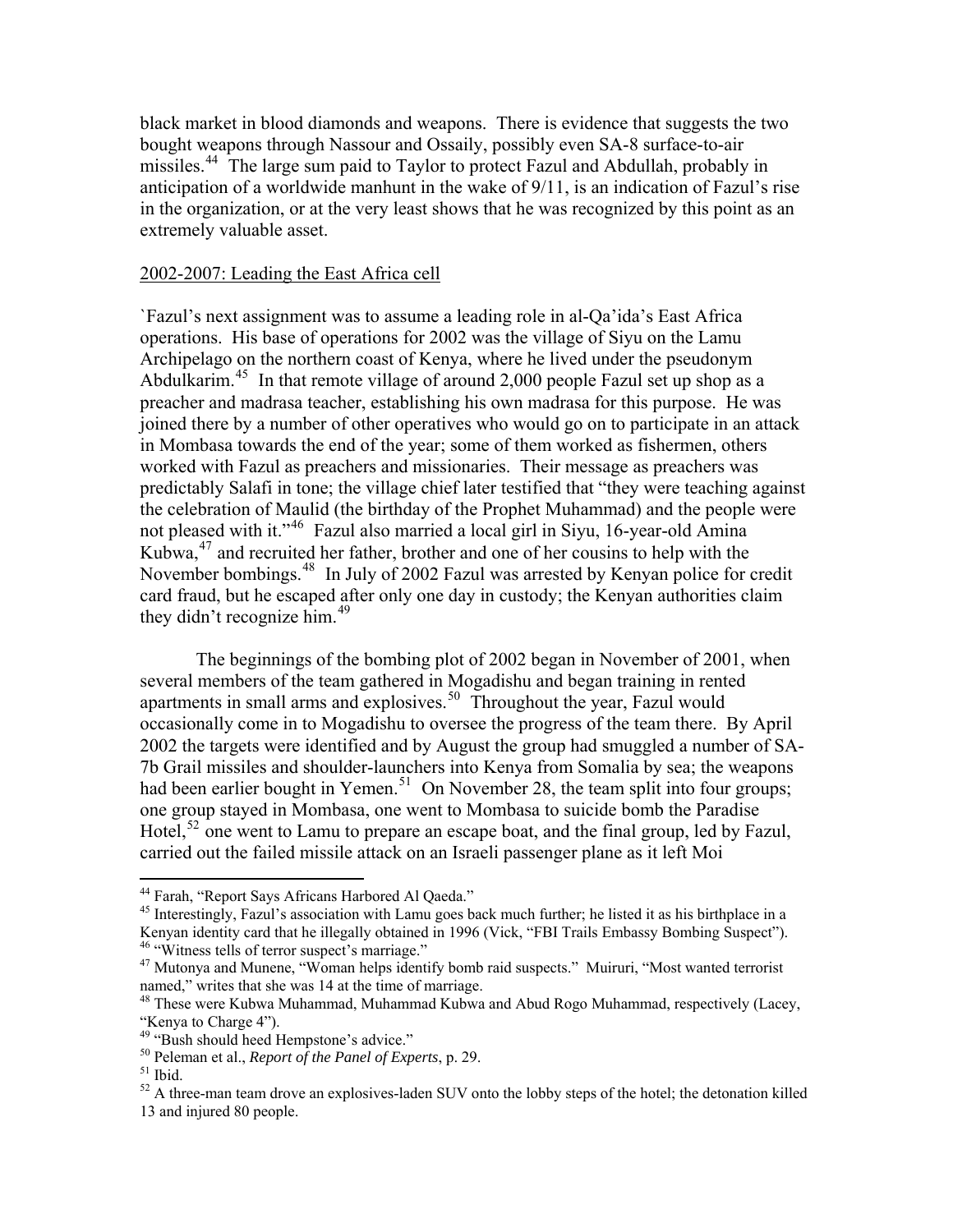International Airport in Mombasa. The following day Fazul returned with some of the team to Lamu and escaped by boat, most likely to Somalia.

The following two years had Fazul planning further bomb attacks in the area. In early 2003 he was sighted at a mosque in Mogadishu, and in May he was spotted in Mombasa. The CIA contracted with Muhammad Dheere, a warlord based north of Mogadishu, to try to capture Fazul after these sightings, but the operation instead netted a lesser al-Qa'ida operative, a Yemeni by the name of Sulayman Abdullah Salim Hemed.<sup>[53](#page-10-0)</sup> He informed police that Fazul was planning an attack on the U.S. Embassy in Nairobi, and it subsequently closed down for a week.<sup>[54](#page-10-1)</sup> The following year communications from Saleh Nabhan, a senior member of al-Qa'ida's East Africa cell, were intercepted, leading ultimately to the uncovering and therefore thwarting of a plot to bomb the new U.S. Embassy in Nairobi sometime in 2004. The plan was to drive a bomb truck into the Embassy and at the same time to fly a chartered airplane into the building.

Following this unsuccessful plot, nothing is known about Fazul's operational activities, though he does appear to have had a high-level position within the Council of Islamic Courts in Somalia since at least 2005, possibly as head of intelligence.<sup>[55](#page-10-2)</sup> He was spotted during March of that year taking a *kwassa kwassa* (a kind of boat) from Moroni to the island of Mayotte.<sup>[56](#page-10-3)</sup> He continued to work with the CIC in Somalia through 2006, and at the end of December had his wife Halima and their three children join him in Mogadishu from Pakistan.<sup>[57](#page-10-4)</sup>

On January 8 and 9, 2007, at least one U.S. C-130 gunship attacked targets in Somalia in an attempt to kill Fazul and two other senior al- $\overline{O}a'$  ida operatives.<sup>[58](#page-10-5)</sup> It was initially reported that Fazul had died, but this was later retracted. On January 11, Kenyan police captured Fazul's wife and three children, along with other operatives and their family members attempting to flee Somalia. The group initially included Fazul; they stopped for the night in a forest in Kiunga on the Kenyan border, and Fazul and three other men set off alone. The rest of the party was arrested there in the morning. Fazul's wife was arrested with his laptop computer and more than \$5,000 in cash. According to Kenyan police, who managed to bypass the password protect on the laptop in late January, the computer contained "vital information on terrorism training and intelligence collection including spying."[59](#page-10-6) Members of the elite U.S. anti-terrorism Task Force 88 are currently on the ground in East Africa searching for Fazul. According to a Madagascar newspaper, there had been claims of a sighting of Fazul at Majunga, a port

<span id="page-10-0"></span> $53$  Butler, "5-Year Hunt Fails to Net Qaeda Suspect." Hemed was captured in June of 2003.  $54$  "Target of U.S. strike wanted for multiple attacks."

<span id="page-10-2"></span><span id="page-10-1"></span><sup>&</sup>lt;sup>55</sup> "Computer May Hold Clue on Terror Suspect."

<span id="page-10-3"></span><sup>56</sup> Rodier, "Chasse aux djihadists"; D.H., "Un lieutenant de Ben Laden à l'île de Mayotte?"

<span id="page-10-4"></span><sup>&</sup>lt;sup>57</sup> "Computer May Hold Clue on Terror Suspect."

<span id="page-10-5"></span><sup>&</sup>lt;sup>58</sup> U.S. military assets were already active in the area in support of the Ethiopian army's invasion force that ousted the CIC from its areas of control beginning in December 2006 and continuing to the present date into early 2007.

<span id="page-10-6"></span><sup>&</sup>lt;sup>59</sup> "Kenya: We have hacked al-Qaida laptop."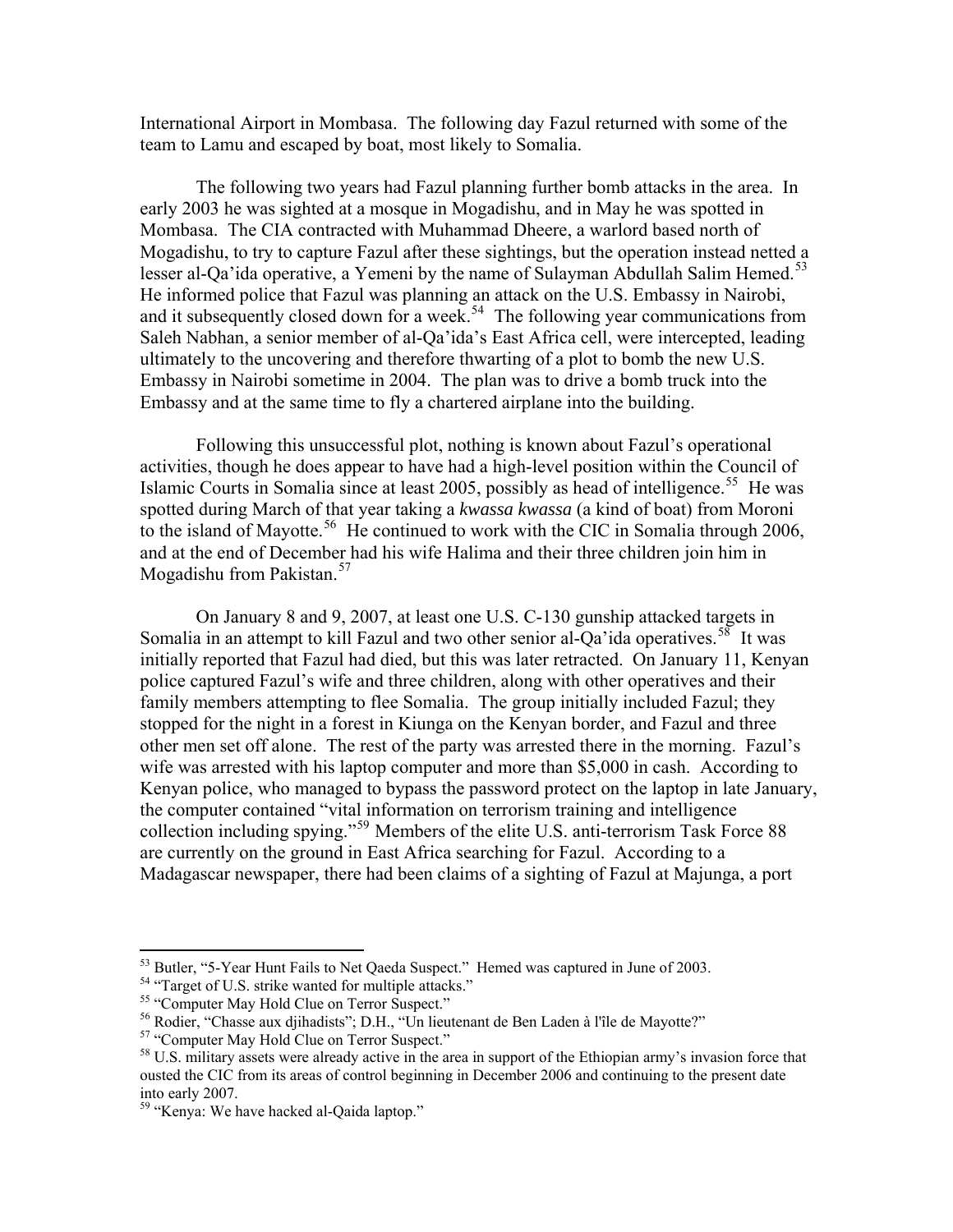city on the northwest coast of Madagascar, in the weeks following the U.S. bombing operation in Somalia.<sup>[60](#page-11-0)</sup>

Though the chances of catching Fazul are as good now as they've ever been, it won't be easy. He has used dozens if not scores of pseudonyms,  $61$  has extensive contacts with virtually every kind of criminal underground in the region, and, as the photographs at the head of this profile attest, he is skilled at disguising his appearance. In his al-Qa'ida career he has successfully passed as a Kenyan, a Somali, a Sudanese, a Moroccan, a Yemeni and a South Asian, and he has command of at least five languages. Highly intelligent and thoroughly trained, he is one the most dangerous international terrorists alive today.[62](#page-11-2)

<span id="page-11-0"></span><sup>&</sup>lt;sup>60</sup> "Qaida-Terrorist versteckt sich in Madagaskar."

<span id="page-11-1"></span> $61$  In addition to the many permutations of Abdullah Muhammad Fazul, his known pseudonyms include the following: Abu Aisha, Abu Luqman, Abu Sayf al-Sudani, Harun al-Qamar, Ahmad Hassan, Abdulkarim, `Ali Fadil Husayn and Fu'ad Muhammad.

<span id="page-11-2"></span><sup>&</sup>lt;sup>62</sup> Harmony documents pertaining to Fazul are: AFGP-2002-800080, AFGP-2002-800081, AFGP-2002-80083, AFGP-2002-800084, AFGP-2002-800086, AFGP-2002-800087, and AFGP-2002-800089.; also see Appendix C-III.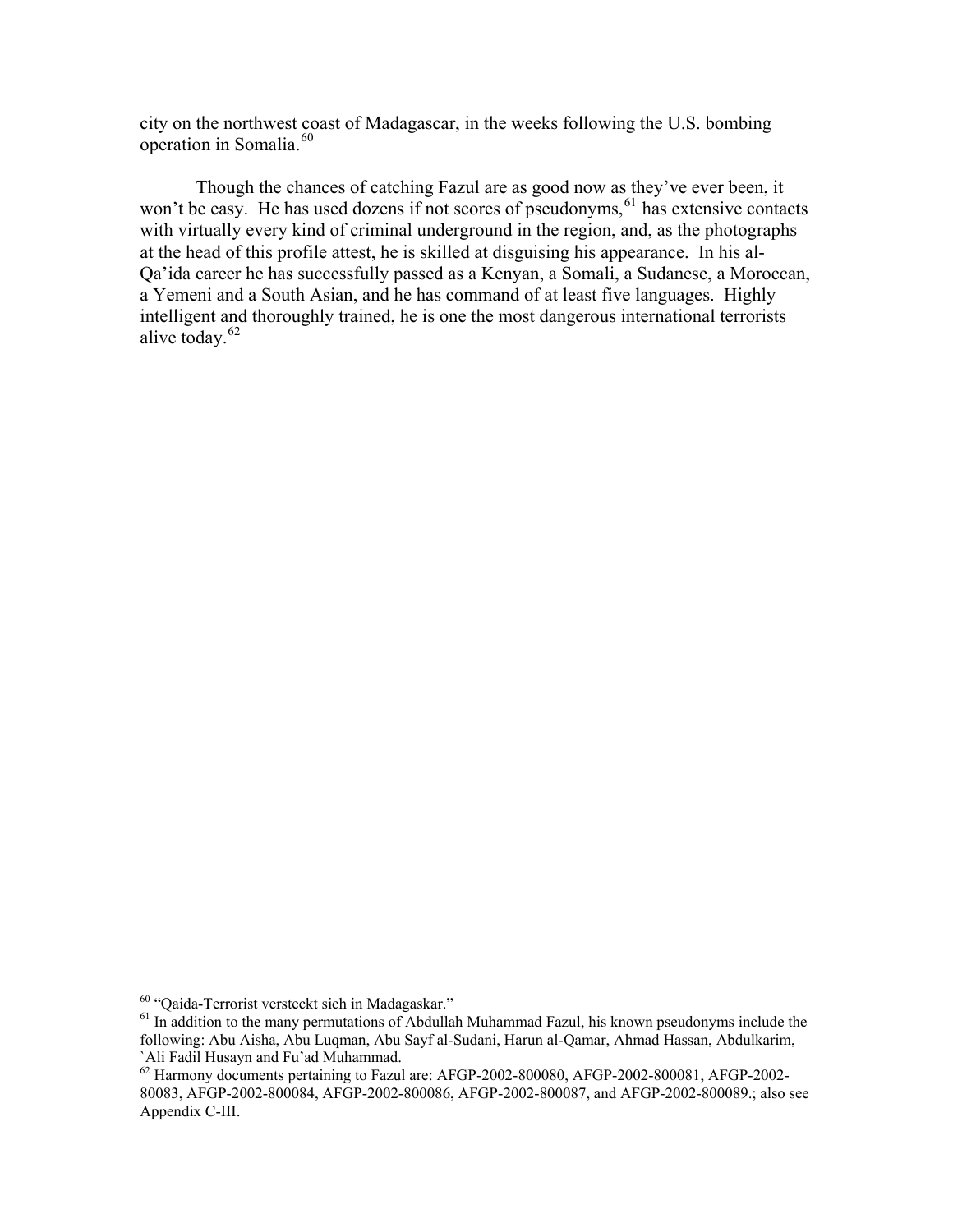Sources:

 $\overline{a}$ 

Ali, Abdulsamad. "Kenya: Computer May Hold Clue on Terror Suspect." *The Nation* (Nairobi), January 24, 2007. <http://allafrica.com/stories/200701240090.html> Accessed 14 February 2007.

"Alphabetical Listing of Blocked Persons, Specially Designated Nationals, Specially Designated Terrorists, Specially Designated Global Terrorists, Foreign Terrorist Organizations, and Specially Designated Narcotics Traffickers; Final Rule." *Federal Register* 69 (27 May 2004): 30361-30551, at 30363.

*Anatomy of a Terrorist Attack: An In-Depth Investigation Into the 1998 Bombings of the U.S. Embassies in Kenya and Tanzania*. Matthew B. Ridgway Center for Security Studies, University of Pittsburgh, 2005.

Bender, Bryan. "Liberia's Taylor Gave aid to Qaeda, UN Probe Finds." *The Boston Globe*, August 4, 2004.

<http://www.boston.com/news/nation/washington/articles/2004/08/04/liberias\_taylor\_ga ve aid to qaeda un probe finds/> Accessed 13 February 2007.

Bentham, Jonathan, and Jérôme Bellion-Jourdan. *The Charitable Crescent: Politics of Aid in the Muslim World*. London and New York: I.B. Taurus, 2003.

Bonner, Raymond. "Public Face of Terror Suspect: Low-Key Family Man." *The New York Times*, September 27, 1998.

"Bush Should Heed Hempstone's Advice." *The Nation* (Nairobi), September 30, 2005.

Butler, Desmond. "5-Year Hunt Fails to Net Qaeda Suspect in Africa." *The New York Times*, June 14, 2003.

Campbell, Greg. *Blood Diamonds: Tracing the Deadly Path of the World's Most Precious Stones*. Boulder, CO: Westview Press, 2004.

De Bruycker, Agim, et al. *Case LIBI*. Unpublished report of the Belgian Federal Police, GDA Antwerp, Diamond Section.<sup>[63](#page-12-0)</sup>

D.H. "Un lieutenant de Ben Laden à l'île de Mayotte?" *Le Quotidien des Nouvelles de Mayotte*, 23 May 2005. <http://www.jir.fr/forum/viewtopic.php?pid=2055> Accessed 13 February 2007.

Davies, Hugh. "Saudis Detain Member of anti-American Terror Group." *Daily Telegraph* (UK), August 2, 1997.

<http://www.telegraph.co.uk/htmlContent.jhtml?html=/archive/1997/08/02/wsaud02.html > Accessed 15 February 2007.

<span id="page-12-0"></span> $63$  Kindly shared with the CTC by Bryan Bender, a journalist at the Boston Globe.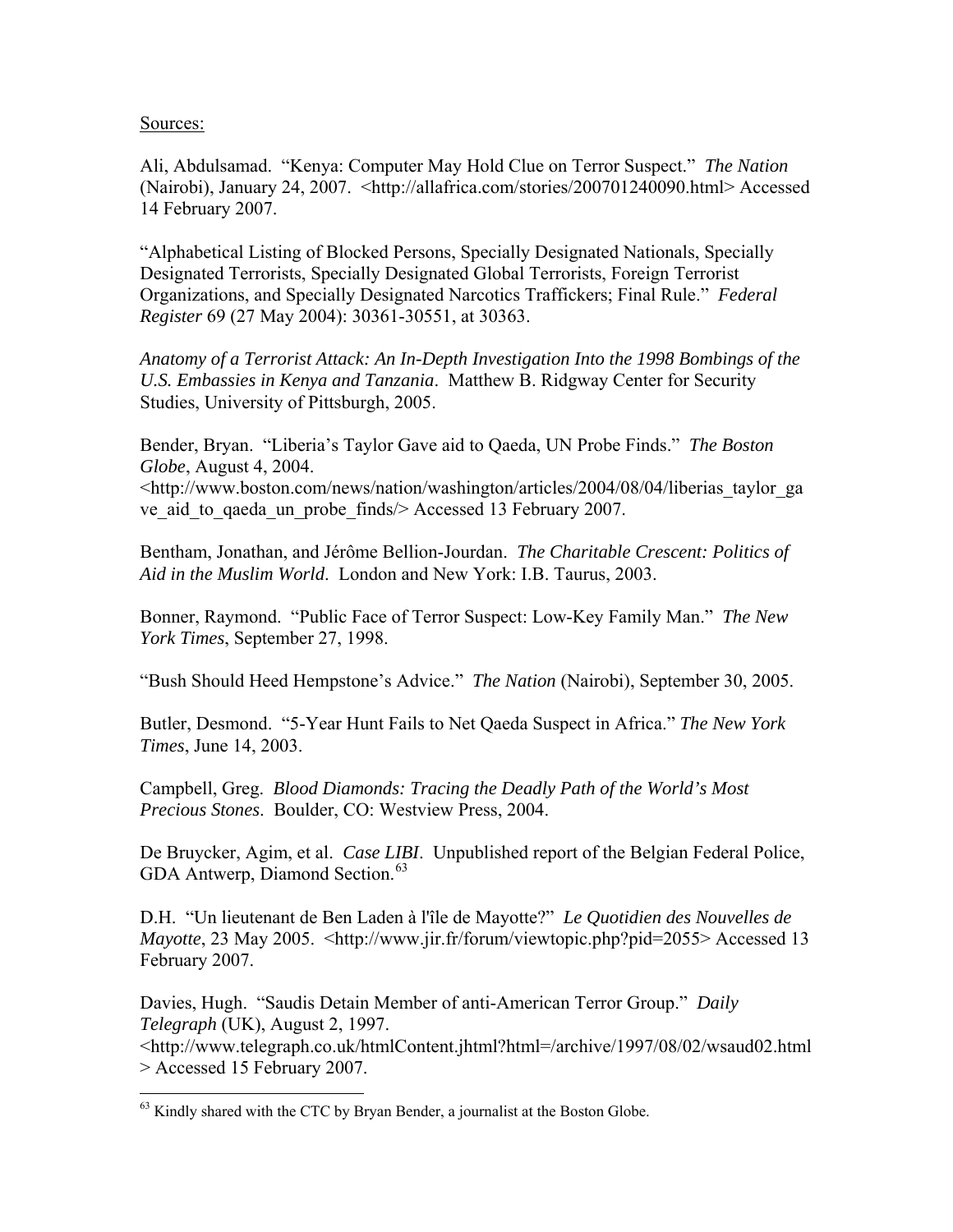Duhul, Salad. "Top al-Qaida Suspect Killed as US strikes Continue, say Somali Official and Witness." *Associated Press*, January 10, 2007.

"Fact Sheet: Somalia – Eliminating Terrorist Threat." *US Fed News*, January 25, 2007.

Farah, Douglas. "Al Qaeda Cash Tied to Diamond Trade." *The Washington Post*, November 2, 2001.

-----. *Blood From Stones: The Secret Financial Network of Terror*. New York: Broadway Books, 2004.

-----. "Report Says Africans Harbored Al Qaeda Terror Assets Hidden in Gem-Buying Scheme." *The Washington Post*, December 29, 2002.

Fazul, Abdullah Muhammad. Letter to Omar Muhammed Fazul, n.d. <http://www.pbs.org/wgbh/pages/frontline/shows/saudi/fazul/letter.html> Accessed 13 February 2007.

-----. Letter to "Sharif," August 4, 1997. <http://www.pbs.org/wgbh/pages/frontline/shows/binladen/upclose/computer.html> Access 15 February 2007.

Fazul, Halima Badroudine. Deposition given to the Court of Appeals of Moroni, Comoros Islands, Cabinet of Examining Magistrate Mr Djaffar, 18 September 1998. <http://www.pbs.org/wgbh/pages/frontline/shows/saudi/fazul/depo.html> Accessed 13 February 2007.

Gartenstein-Ross, Daveed. "Prison Radicalization: Are Terrorist Cells Forming in U.S. Cell Blocks?" Testimony before the Senate Homeland Security and Government Affairs Committee, September 19, 2006.

Hirschkorn, Phil. "Elusive Al Qaeda Operative was 'Real Deal'." *CBS News*, January 10, 2007. <http://www.cbsnews.com/stories/2007/01/10/world/main2347258.shtml> Accessed 14 February 2007.

International Crisis Group. "Counter-Terrorism in Somalia: Losing Hearts and Minds?" *Africa Report*, no. 95, July 11, 2005.

Jacquard, Roland. *In the Name of Osama bin Laden: Global Terrorism & the Bin Laden Brotherhood*. Trans. George Holoch. Durham, N.C.: Duke University Press, 2002.

"Kenya Detains Wives of Somalia al Qaeda Suspects." *Reuters*, January 11, 2007. <http://www.garoweonline.com/stories/publish/article\_7024.shtml> Accessed 13 February 2007.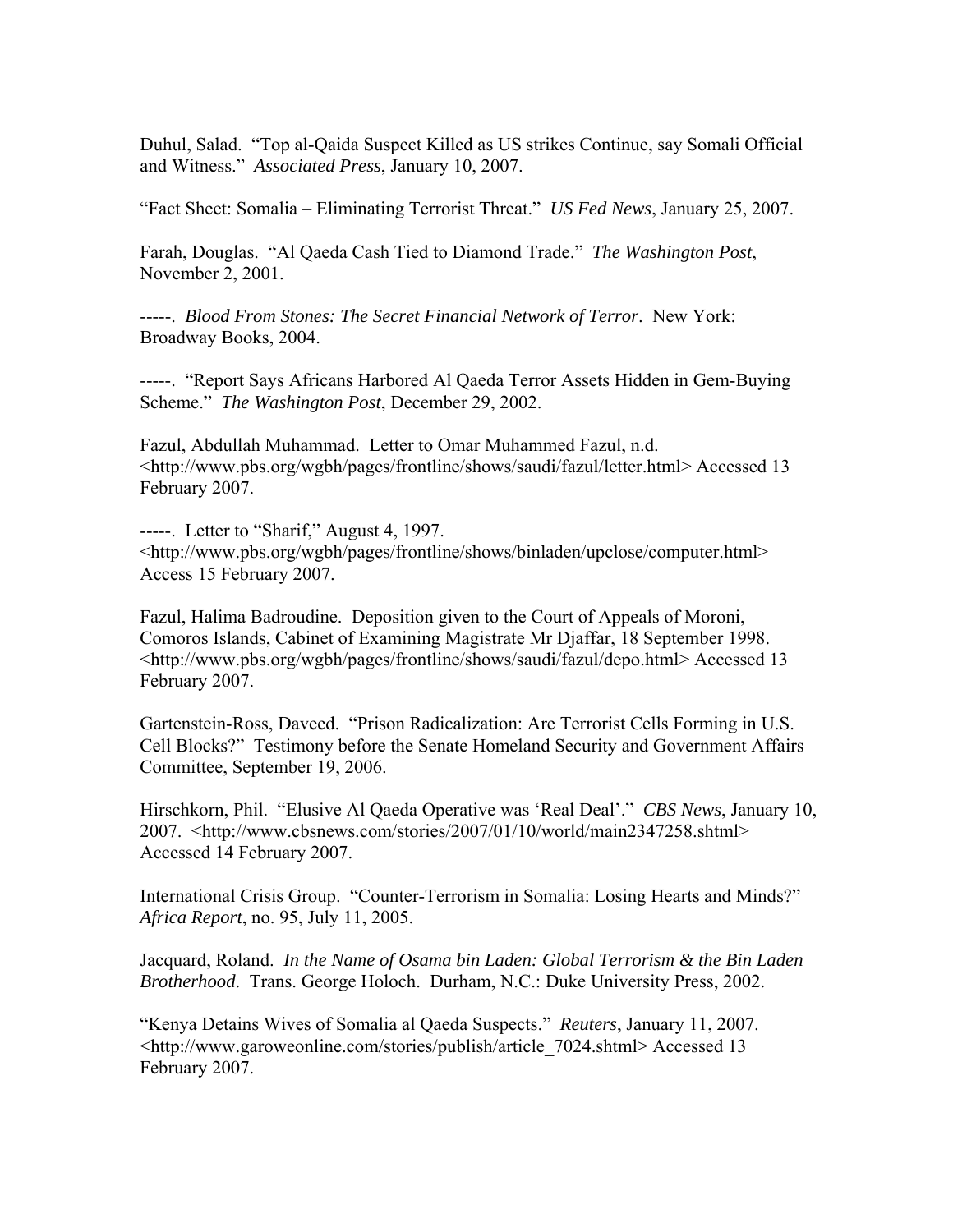"Kenya: Revealed – Dark Secrets Behind Al-Qaeda Terror Raids." *The Nation* (Nairobi), January 16, 2007. <http://allafrica.com/stories/200701161506.html> Accessed 14 February 2007.

"Kenya: We Have Hacked al-Qaida Laptop." *UPI*, January 30, 2007. <http://www.upi.com/SecurityTerrorism/view.php?StoryID=20070130-014509-5190r> Accessed 14 February 2007.

Lacey, Marc. "Kenya to Charge 4 in Attacks Last Fall at a Beach Resort." *The New York Times*, June 24, 2003.

-----. "Siyu Journal: Why a Village Well is a Weapon in the War on Terror." *The New York Times*, April 30, 2004.

-----. "Terrorists in Kenya Killings Posed as Fishermen, a Report Says." *The New York Times*, November 6, 2003.

Lacey, Marc, et al. "New Militant Leader Emerges in Mogadishu." *The New York Times*, June 26, 2006.

McNeil, Donald G., Jr. "Assets of a Bombing Suspect: Keen Wit, Religious Soul, Angry Temper." *New York Times*, 6 October 1998.

Muiruri, Stephen. "Most Wanted Terrorist Named." *The Nation* (Nairobi), August 26, 2003.

<http://www.nationaudio.com/News/DailyNation/26082003/News/News2608200312.ht ml> Accessed 16 February 2007.

Mutonya, Njuguna, and Mugumo Munene. "Woman helps identify bomb raid suspects." *The Nation* (Nairobi), March 21, 2003. <http://www.nationaudio.com/News/DailyNation/21032003/News/News10.html> Accessed 16 February 2007.

"New Strikes on al-Qaida in Somalia." MSNBC.com, January 9, 2007. <www.msnbc.msn.com/id/16531987/> Accessed 16 February 2007.

"On the Trail of Man Wanted for Bomb Blast." *The Nation* (Nairobi), May 13, 2006.

Peleman, Johan, et al. *Report of the Panel of Experts on Somalia pursuant to Security Council resolution 1474 (2003)*. United Nations Security Council, November 4, 2003.

Pérouse de Montclos, Marc-Antoine. Profile of the al-Haramayn Foundation, Observatoire de l'action humanitaire. 2005 <http://www.observatoirehumanitaire.org/fusion.php?l=FR&id=73> Accessed 13 February 2007.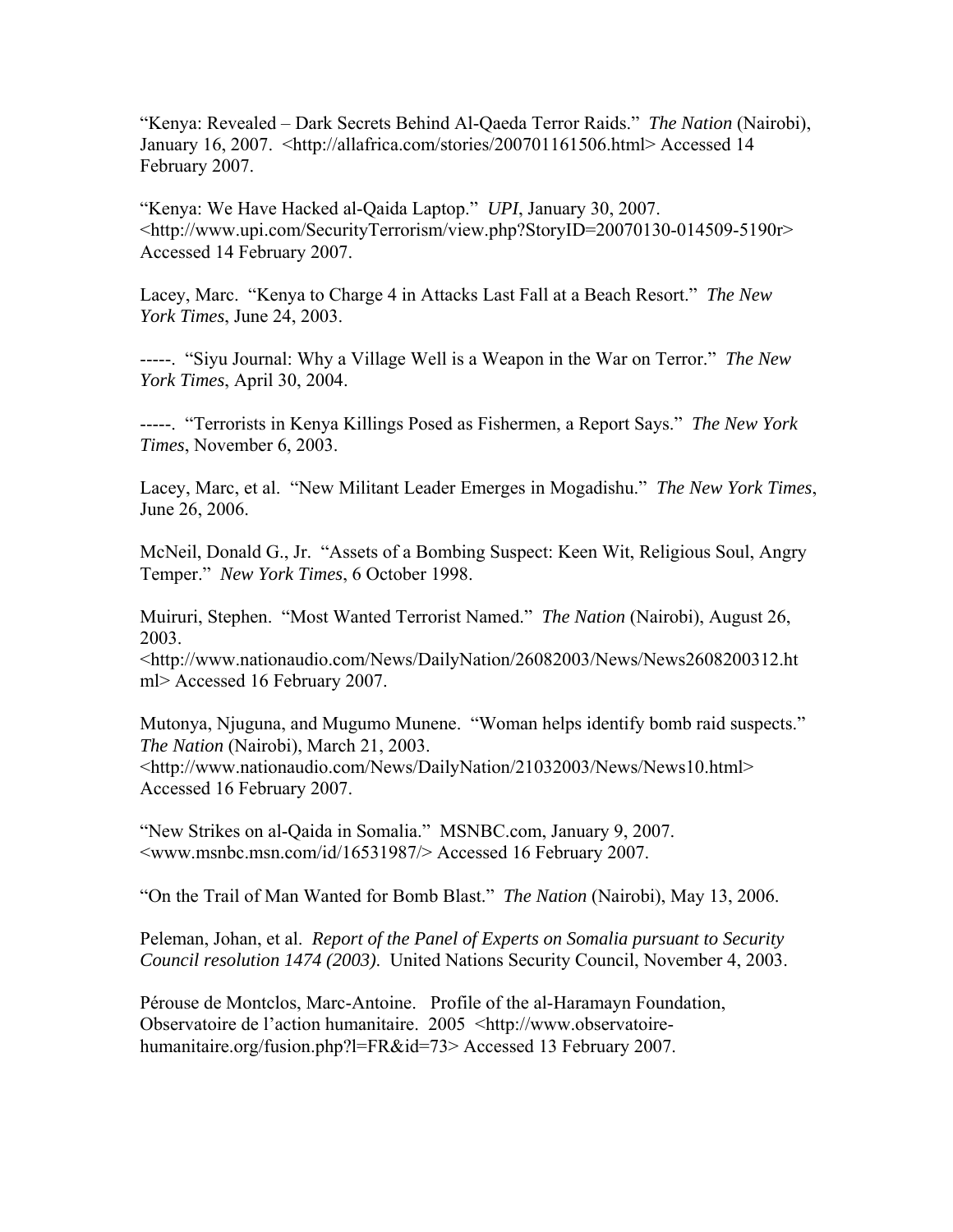Pflanz, Mike. "Somali Government Closes in on al-Qa`eda Stronghold." *Telegraph* (UK), January 9, 2007.

<http://www.telegraph.co.uk/news/main.jhtml?xml=/news/2007/01/08/usomalia108.xml> Accessed 15 February 2007.

"Qaida-Terrorist versteckt sich in Madagaskar." *Deutsche Presse-Agentur*, February 5, 2007. <http://www.spiegel.de/politik/ausland/0,1518,464299,00.html> Accessed 14 February 2007.

Rice, Xan. "Somalia air Strike Failed to Kill al-Qaida Targets, says US." *Guardian Unlimited* (UK), January 11, 2007. <http://www.guardian.co.uk/international/story/0,,1988300,00.html> Accessed 14

February 2007.

Rodier, Alain. "Chasse aux djihadists d'Al-Qaeda en Somalie." *Notes d'Actualité*, Centre Français de Recherche sur le Reseignement, no. 9 (2005). <http://www.cf2r.org/fr/article/article-chasse-aux-djihadistes-d-al-qaeda-en-somalie-3- 9.php> Accessed 13 February 2007.

*Saudi Time Bomb? Frontline Documentary #2006*. Prod. Martin Smith and Lowell Bergman. PBS, 15 November 2001. Transcript online at <http://www.pbs.org/wgbh/pages/frontline/shows/saudi/etc/script.html> Accessed 13 February 2007.

"Somalia Releases Information on Islamists Deported From Kenya." *Sudan Tribune*, January 30, 2007. < www.sudantribune.com/spip.php?article20018> Accessed 17 February 2007.

Special Court for Sierra Leone, Office of the Prosecutor. "Presence of al-Qaeda in West Africa." Unpublished report,  $2004.^{64}$  $2004.^{64}$  $2004.^{64}$ 

"Target of U.S. Strike Wanted for Multiple Attacks." *Associated Press*, January 9, 2007. <http://www.msnbc.msn.com/id/16537225/> Accessed 15 February 2007.

"The 22 Most Wanted Suspects, in a Five-Act Drama of Global Terror." *The New York Times*, October 14, 2001.

Tomlinson, Chris. "Target of U.S. air Strike on Somalia has Long Been one of the FBI's Most Wanted." *Associated Press*, January 9, 2007.

"U.S. Launches new Attacks in Somalia." *CTV News*, January 9, 2007. <http://www.ctv.ca/servlet/ArticleNews/story/CTVNews/20070109/somalia\_strikes\_070 109/20070109?hub=TopStories> Accessed 16 February 2007.

*U.S. v. Usama Bin Laden et al.*, S(7) 98 Cr. 1023, S.D.N.Y.

<span id="page-15-0"></span> $\overline{a}$  $64$  Kindly shared with the CTC by Bryan Bender, a journalist at the Boston Globe.